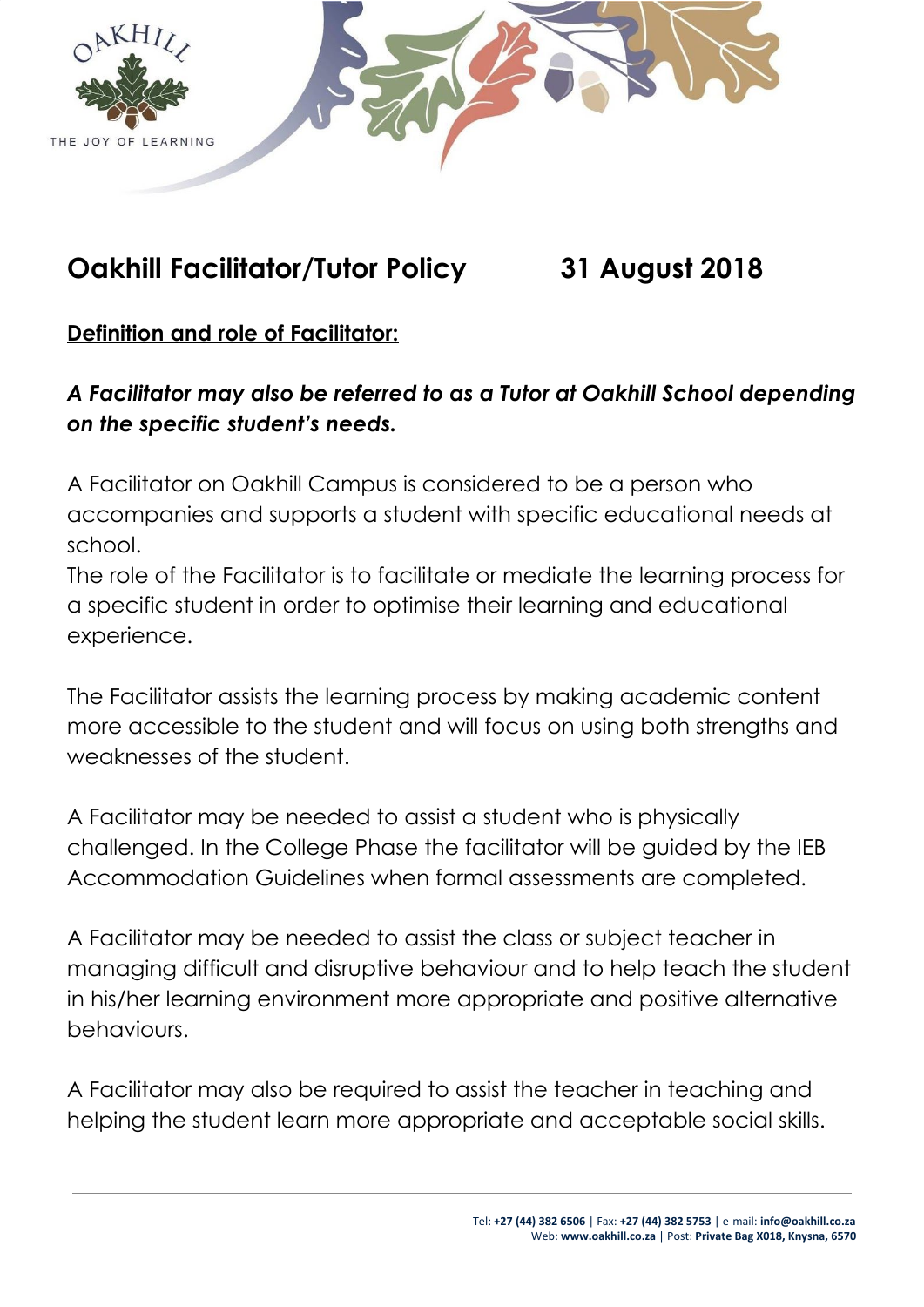

The goal of facilitation is for the student to become as independent as possible in the learning environment.

# **Appointment of Facilitators:**

### **Scenario 1:**

The decision for a student to need a Facilitator at school with them is considered carefully by the school after other interventions to help the student learn in an independent manner have been unsuccessful, or the student is considered unsafe or disruptive to himself/herself or to others.

Oakhill School recommends the need for a Facilitator for a specific student. The need for a Facilitator can be for a variety of reasons and will be discussed with the parents of the student needing facilitation.

Oakhill will provide possible candidates should the school have knowledge of any. Parents may also need to advertise for a Facilitator for their own child.

Parents interview the candidates and offer a short-list of candidates to the school.

Oakhill School (relevant teachers and role players) meet with possible candidates and together with the parents decide on a potential/suitable candidate.

The candidate may be asked to spend time observing and being observed in the school setting before commencing work with the student.

An agreed one month probation may also be entered into between Parent/s and Facilitator or School and Facilitator contract with parents.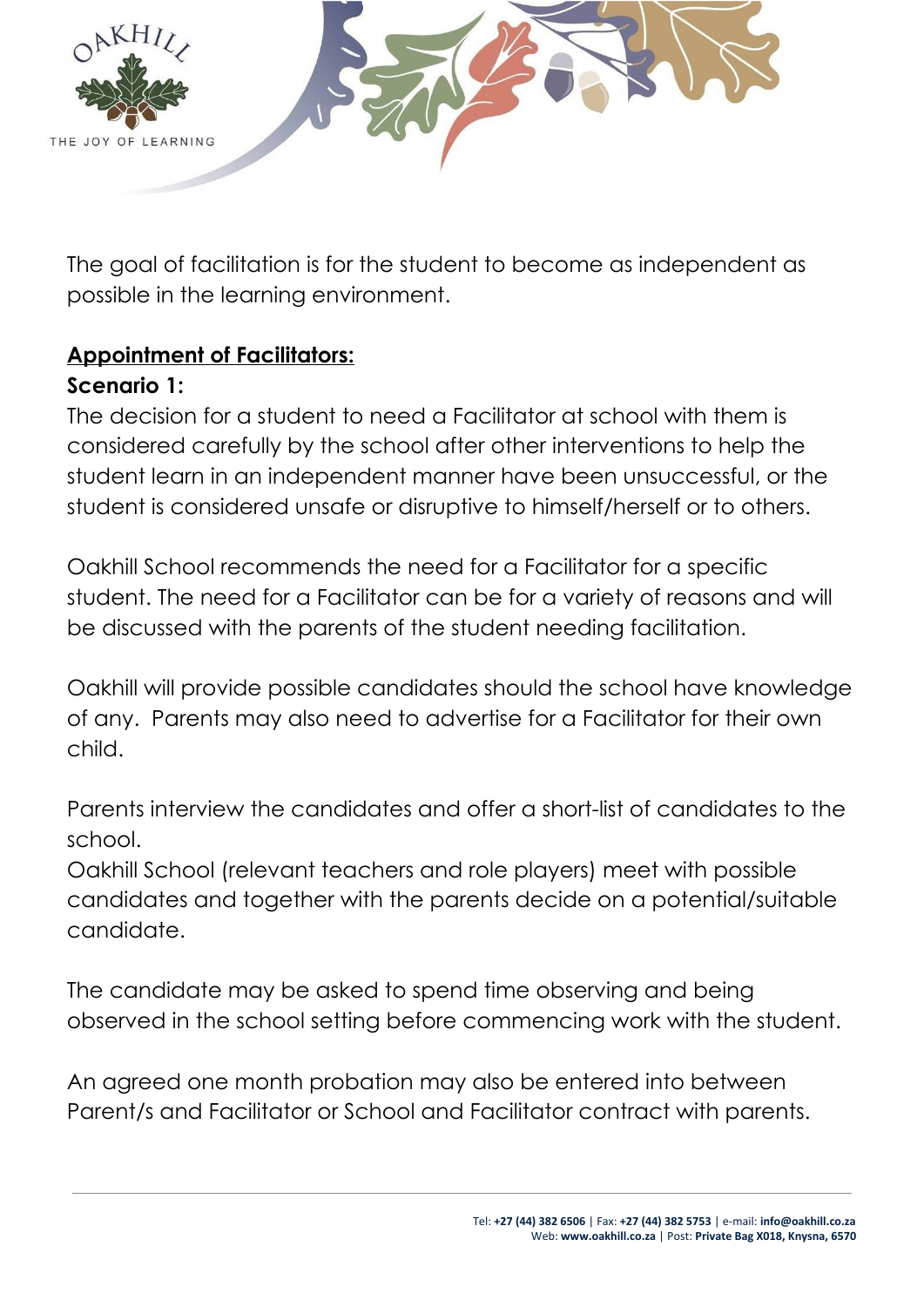

Parent/s sign a contract with the Facilitator and are responsible for remuneration and employment conditions of the Facilitator and shall abide by all Labour Law Acts in SA.

Parents sign the Facilitator Contract with the school agreeing that Oakhill School will be responsible for the management/guidance *only* of the Facilitator during the specified hours that the Facilitator is at school with the student.

A Facilitator is required to have a Police Clearance certificate before they start to work at Oakhill School.

#### **Scenario 2:**

A parent enrolls a student with a Facilitator when they enrol at Oakhill school:

The school must agree to the child entering the school with a facilitator. Thereafter, the same process is followed with regards to management of the Facilitator during school hours as outlined in scenario 1.

Under certain circumstances Oakhill School can insist that there be a change in candidate if the Facilitator is not suitable for our setting.

### **Communication:**

Even once a facilitator has been appointed and is active in the classroom, parents will continue to communicate directly with the Class Teacher and school with regards to their child.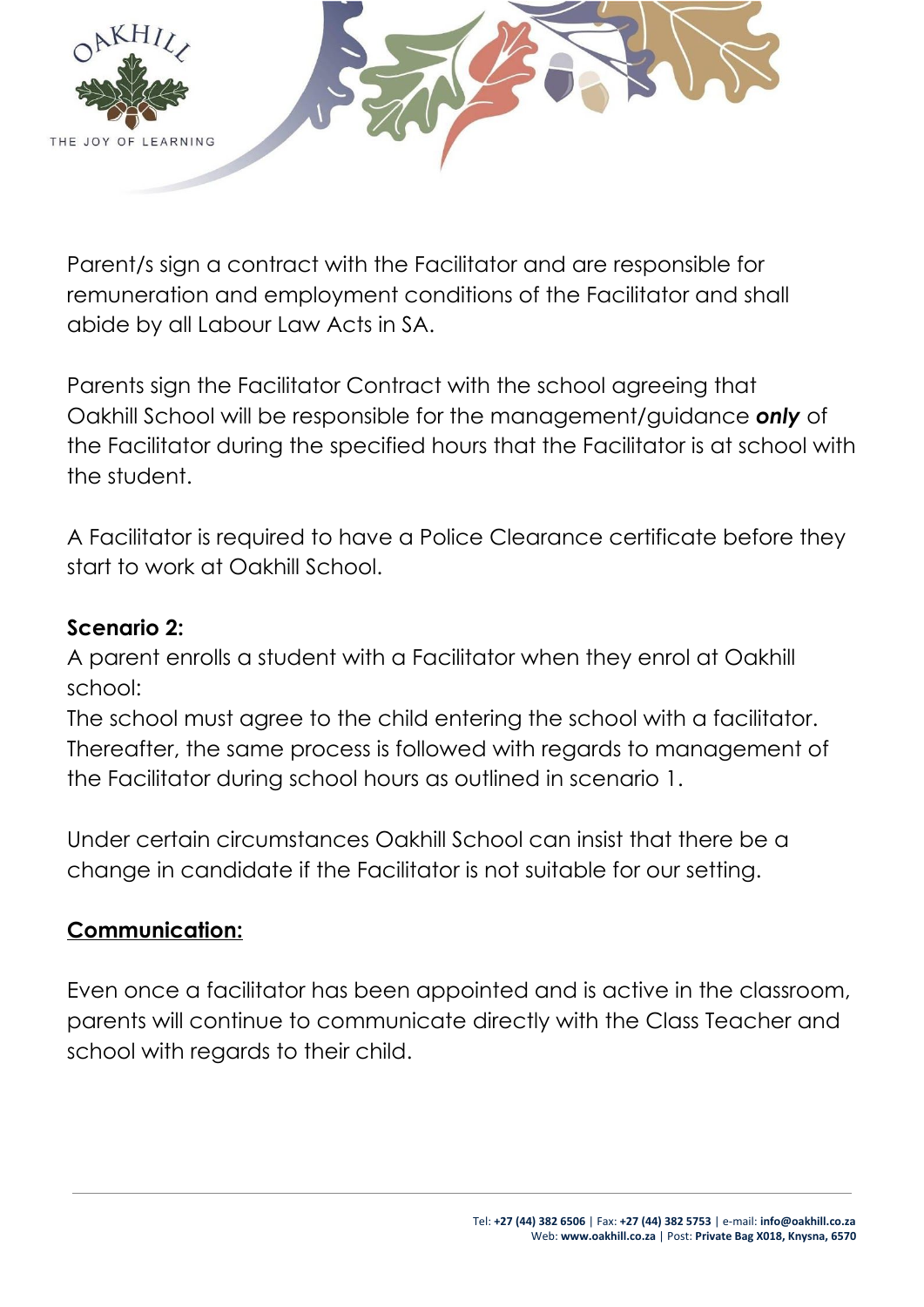

Regular meetings will be held at school with parents and relevant therapists, teacher/s and Head/s to discuss the progress of the student and to clarify goals for learning and behaviour expectations. The Facilitator communicates directly with the mentor teacher only and may not discuss the student with other parents, students or teachers.

The Facilitator will be required to keep observation notes in class that can be used to better understand the students learning and/or behavioural profile and can also be used for planning support and intervention. These informal reports will be shared with the relevant teachers regularly and should form a part of the record of information built up around the child.

Facilitators, teachers, therapists and parents form a valued partnership.

Trust is an important component in this relationship.

The Class Teacher remains responsible for the teaching of the student.

### **Facilitator Support:**

The Facilitator will be taken through an orientation process/ induction at Oakhill School where they will familiarise themselves with the Facilitators guidelines, Oakhill Code of Conduct, the daily timetable, activities and expectations and also have an opportunity to familiarise themselves with the Campus.

The Class Teacher will act as mentor in the primary school. In the College the facilitator would be mentored by the relevant Grade or Group Mentor.

Director of OST will be available to meet and support monthly.